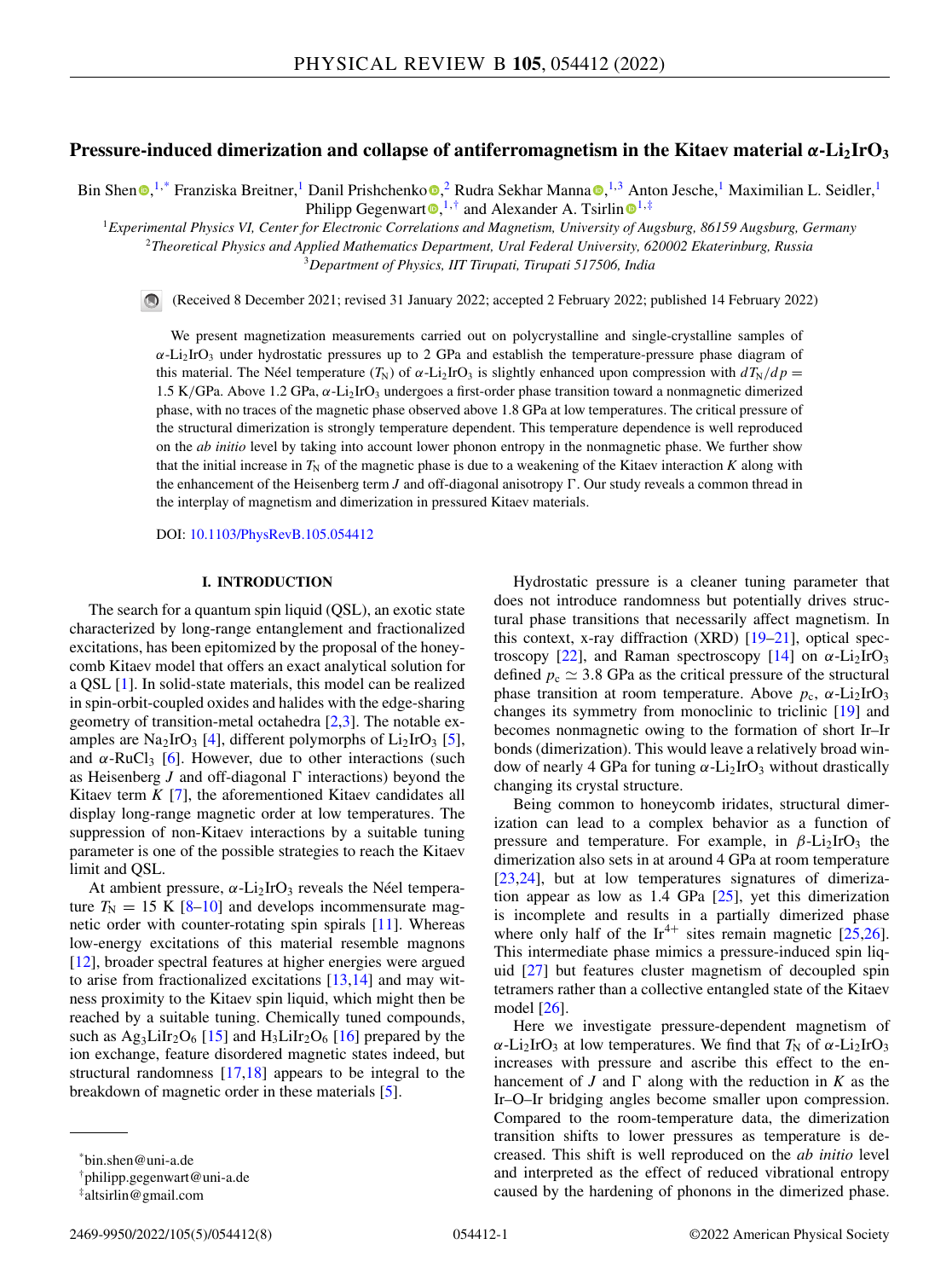<span id="page-1-0"></span>We thus establish main trends in the pressure evolution of honeycomb iridates within both magnetic (nondimerized) and nonmagnetic (dimerized) phases.

# **II. METHODS**

The presence or absence of the magnetic ordering transition in honeycomb iridates may depend on the sample quality [\[18\]](#page-6-0). Therefore we performed measurements on both polycrystalline and single-crystalline samples of  $\alpha$ -Li<sub>2</sub>IrO<sub>3</sub>. Previous work showed that single crystals contain the lowest amount of stacking faults and display a sharp transition at  $T_N$ [\[9\]](#page-6-0). This transition becomes broad in polycrystalline samples as the amount of stacking faults increases [\[28\]](#page-7-0).

The polycrystalline sample of  $\alpha$ -Li<sub>2</sub>IrO<sub>3</sub> was prepared by a solid-state reaction similar to Refs. [\[8,12\]](#page-6-0). Single crystals of  $\alpha$ -Li<sub>2</sub>IrO<sub>3</sub> were grown by the vapor transport method as described in Ref. [\[9\]](#page-6-0). Both polycrystalline sample and single crystals were characterized by XRD and ambient-pressure magnetization measurements in which foreign phases, especially  $\beta$ -Li<sub>2</sub>IrO<sub>3</sub>, were not detected.

The protocol for measuring magnetization under pressure was similar to the one implemented in Ref. [\[26\]](#page-7-0). For measurements performed on single crystals, about ten randomly oriented small crystals were inserted into the cell. Pressure was determined by measuring the superconducting transition of a small piece of Pb. Daphne oil was used as a pressuretransmitting medium.

Thermal expansion was measured at ambient pressure in the physical property measurement system (PPMS) using capacitive dilatometry with high resolution of 0.05 Å at low temperatures [\[29\]](#page-7-0). The linear thermal expansion coefficient  $\alpha$  $= d[\Delta L/L_0]/dT$  was determined from the differential length change. Measurement was carried out on a pellet pressed inside the glove box in order to avoid air trapping inside the pellet. Thermal expansion data were obtained upon warming with a temperature sweep rate of  $+0.3$  K/min.

On the *ab initio* level, the structural phase transition in  $\alpha$ -Li<sub>2</sub>IrO<sub>3</sub> was studied by full-relativistic density functional (DFT) band structure calculations performed in the VASP [\[30,31\]](#page-7-0) code with the Perdew-Burke-Ernzerhof (PBE) for solids (PBEsol) exchange-correlation potential [\[32\]](#page-7-0) that allows the best agreement with the unit-cell volume of  $\alpha$ -Li<sub>2</sub>IrO<sub>3</sub> at ambient pressure. Correlation effects were taken into account on the DFT  $+ U + SO$  level with the on-site Coulomb repulsion parameter  $U_d = 1.0$  eV and Hund's coupling  $J_d = 0.3$  eV [\[26\]](#page-7-0). Phonon spectra and corresponding thermodynamic functions were calculated in PHONOPY [\[33\]](#page-7-0) using  $2 \times 2 \times 2$  supercells with 0.01-Å displacements. The  $8 \times 8 \times 8$  and  $4 \times 4 \times 4$  *k* meshes were used for the atomic relaxations and phonon calculations, respectively.

An initial spin polarization with the ferromagnetic spin alignment was introduced for both dimerized and nondimerized phases. Calculations for the dimerized phase always converged to a nonmagnetic solution. On the other hand, magnetism could be stabilized in the nondimerized phase if a finite *U* was applied, whereas calculations with  $U = 0$  produced a nonmagnetic solution that consequently evolved toward a dimerized structure when atomic positions and lattice parameters were optimized. A similar behavior has been previously



FIG. 1. (a, b) Temperature-dependent dc magnetic susceptibility  $M/H(T)$  of  $\alpha$ -Li<sub>2</sub>IrO<sub>3</sub> measured under various pressures from 4 to 300 K in the 7-T magnetic field. Solid lines show the Curie-Weiss fits at low temperatures. (c, d) Temperature derivative of  $M(T)$ . The arrows denote the dimerization temperature  $T_d$ .

reported in  $\alpha$ -RuCl<sub>3</sub> that also requires a finite *U* to stabilize the magnetic phase [\[34\]](#page-7-0). Experimentally,  $\alpha$ -Li<sub>2</sub>IrO<sub>3</sub> displays antiferromagnetic order at ambient pressure, but this incommensurate and noncoplanar magnetic structure [\[11\]](#page-6-0) cannot be incorporated in DFT. The ferromagnetic state is proximate to the incommensurate magnetic phase [\[35,36\]](#page-7-0) and serves as a reasonable approximation when calculating thermodynamics of  $\alpha$ -Li<sub>2</sub>IrO<sub>3</sub>.

Additionally, we performed scalar-relativistic FPLO calculations [\[37\]](#page-7-0) on the PBE level to obtain tight-binding parameters via Wannier projections. These calculations were run with fixed atomic positions determined from the structural optimizations in VASP. The denser  $12 \times 12 \times 12$  *k* mesh was used to ensure convergence.

#### **III. EXPERIMENTAL RESULTS**

Figure 1 shows the dc magnetic susceptibility *M*/*H* as a function of the temperature under various pressures for both samples. At low pressures, the single-crystalline sample displays a clear peak at  $T_N$ . In contrast, the polycrystalline sample reveals only a broad shoulder, whereas magnetic susceptibility increases also below  $T_N$ , likely due to defects.

At 1.53 GPa (1.20 GPa) for the polycrystalline (singlecrystalline) sample, a peak appears around 100 K and shifts to higher temperatures upon further compression. This peak is a broadened steplike anomaly, which would be expected upon an abrupt dimerization [\[38\]](#page-7-0) that renders  $Ir^{4+}$  ions nonmagnetic. A hysteresis loop in *M*/*H*(*T* ) can be detected upon cooling and warming, indicating the first-order nature of the transition and confirming its structural origin. Compared to  $M/H(T)$  collected on powders, the data measured on single crystals show a sharper feature upon dimerization, owing to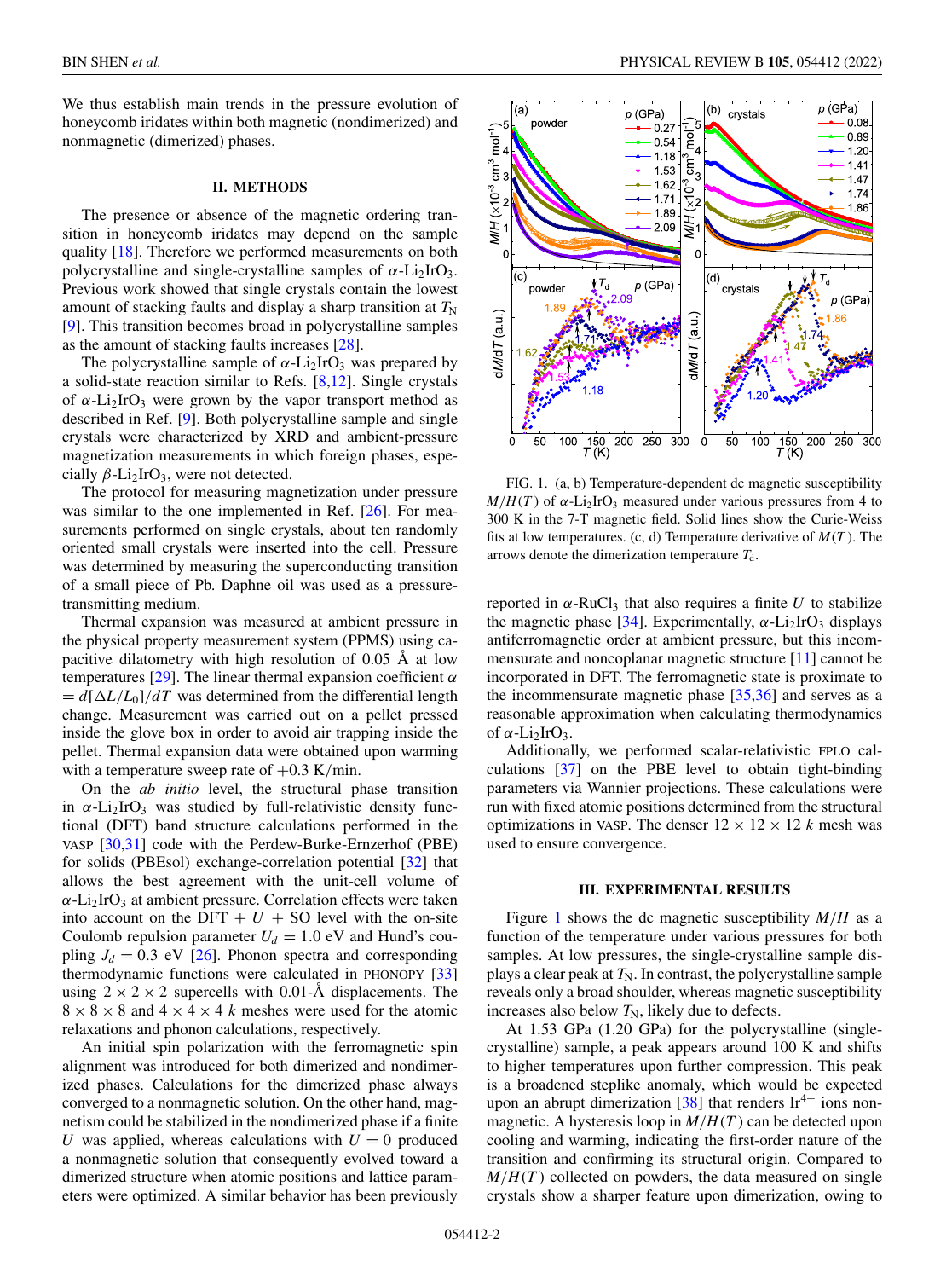

FIG. 2. Low-temperature part of the  $M/H(T)$  data for  $\alpha$ -Li<sub>2</sub>IrO<sub>3</sub> measured on (a) polycrystalline and (b) single-crystalline samples. The arrows mark the antiferromagnetic transition temperature  $T_N$ . The red solid line in (b) is a temperature derivative of  $M(T)$  for the 0.08-GPa data. The data are vertically shifted for clarity.

the better structural integrity of the single-crystalline sample. The sharper dimerization transition in single crystals can be also seen from  $dM/dT$  [Figs. [1\(c\)](#page-1-0) and [1\(d\)\]](#page-1-0), where the peak position is taken as the transition temperature  $T_d$ .

At 1.2–1.8 GPa, both the dimerization transition and the low-temperature anomaly at  $T_N$  are observed, whereas above 1.8 GPa the anomaly at  $T_N$  disappears. At the highest pressure reached in each of the runs, the low-temperature susceptibility is featureless and follows the Curie-Weiss law [Figs.  $1(a)$  and [1\(b\)\]](#page-1-0)  $\chi = \chi_0 + C/(T - \theta_{\text{CW}})$ , where  $\chi_0$  stands for the residual temperature-independent term, *C* is the Curie constant, and  $\theta_{\rm CW}$  is the Curie-Weiss temperature. The Curie-Weiss fit returns the effective moment of about 0.8 (0.6)  $\mu_B$ /f.u. and  $\theta_{\rm CW} \simeq -24 \, (-28) \,\rm K$  in the polycrystalline (single-crystalline) sample at 2.09 (1.86) GPa. These values are nearly constant in the narrow pressure range between the completion of the structural phase transition (1.7–1.8 GPa) and the highest pressure of our measurement (around 2.1 GPa). At lower pressures, the presence of the magnetic transition strongly affects the results of the Curie-Weiss fitting.

From the aforementioned Curie-Weiss parameters, using the effective moment of 1.83 (1.80)  $\mu_B$ /f.u. extracted between 200 and 300 K at ambient pressure, we estimate that about 17 (10)% of the weakly coupled  $j_{\text{eff}} = \frac{1}{2}$  moments should be responsible for the Curie-like upturn in the dimerized phase at low temperatures. A similar low-temperature contribution was observed in pressurized  $\beta$ -Li<sub>2</sub>IrO<sub>3</sub> and assigned to impurity spins, either intrinsic or introduced upon the compression [\[26\]](#page-7-0). The higher concentration of the impurity spins in the polycrystalline sample of  $\alpha$ -Li<sub>2</sub>IrO<sub>3</sub> is consistent with the presence of the susceptibility upturn below  $T_N$  already at ambient pressure.

Having established the pressure-induced dimerization in  $\alpha$ -Li<sub>2</sub>IrO<sub>3</sub>, we also address the evolution of  $T_N$  at lower pressures. The Néel temperature is determined from the peak position in *dM*/*dT* , as shown in Fig. 2. Even though the



FIG. 3. Thermal expansion coefficient of  $\alpha$ -Li<sub>2</sub>IrO<sub>3</sub> measured as a function of temperature in zero field.

polycrystalline sample shows only a weak feature at  $T_N$ , the magnetic ordering transition in this sample can be traced up to 1.71 GPa, similar to the single-crystalline sample. We find a good match between the  $T_N$  values in both samples and the systematic increase with the slope of 1.5 K/GPa.

This pressure dependence of  $T_N$  can be cross-checked by thermal expansion measurement at ambient pressure. Figure 3 shows the thermal expansion coefficient of  $\alpha$ -Li<sub>2</sub>IrO<sub>3</sub>. According to the Ehrenfest relation  $dT_N/dp = V_{\text{mol}} \times T_N \times$  $\Delta\beta$  /  $\Delta C$ , where  $\Delta\beta$  and  $\Delta C$  are changes in, respectively, volume thermal expansion and specific heat upon the transition. By using the molar volume  $V_{\text{mol}} = 3.6 \times 10^{-5} \text{ m}^3 \text{ mol}^{-1}$ ,  $\Delta \beta = 3 \Delta \alpha = 1.8 \pm 1.0 \times 10^{-6} \text{ K}^{-1}$  (the uncertainty is derived from the broad transition in thermal expansion), and  $\Delta C =$  $0.75$  J mol<sup>-1</sup> K<sup>-1</sup> taken from Ref. [\[9\]](#page-6-0), one can estimate a pressure dependence of the transition temperature of  $\alpha$ -Li<sub>2</sub>IrO<sub>3</sub> in the zero-pressure limit  $(dT_N/dp)_{p\to 0} = 1.3 \pm 0.7$  K/GPa, which agrees well with our direct estimate of  $T_N(p)$  from magnetization measurements.

Based on the magnetization measurements, we construct the temperature-pressure phase diagram of  $\alpha$ -Li<sub>2</sub>IrO<sub>3</sub>, as depicted in Fig. [4.](#page-3-0) The region of the antiferromagnetically ordered phase increases upon compression following the increase in  $T_N$ . Above 1.2 GPa, the nondimerized phase coexists with the dimerized phase, which is characterized by a phase boundary with the rapidly increasing  $T_d$ . Above 1.8 GPa, the nondimerized phase disappears. Both single-crystalline and polycrystalline samples show a similar trend in  $T_d$ , but the corresponding phase boundaries are shifted by 0.3–0.4 GPa relative to each other. This discrepancy may be caused by a broader dimerization transition in the polycrystalline sample and by the lower accuracy of  $T_d$  determined therein.

Phase coexistence between 1.2 and 1.8 GPa is typical for a first-order phase transition. However, this hysteresis is notably broader than that in  $\beta$ -Li<sub>2</sub>IrO<sub>3</sub>, where a mixture of the magnetically ordered and partially dimerized phases was seen over a narrow pressure range of 0.2 GPa only [\[26\]](#page-7-0). The expansion of the coexistence region in  $\alpha$ -Li<sub>2</sub>IrO<sub>3</sub> may indicate a more substantial structural transformation upon the transition. Indeed,  $\beta$ -Li<sub>2</sub>IrO<sub>3</sub> develops only a partially dimerized phase above  $p_c$  [\[25\]](#page-6-0), whereas in  $\alpha$ -Li<sub>2</sub>IrO<sub>3</sub> one should expect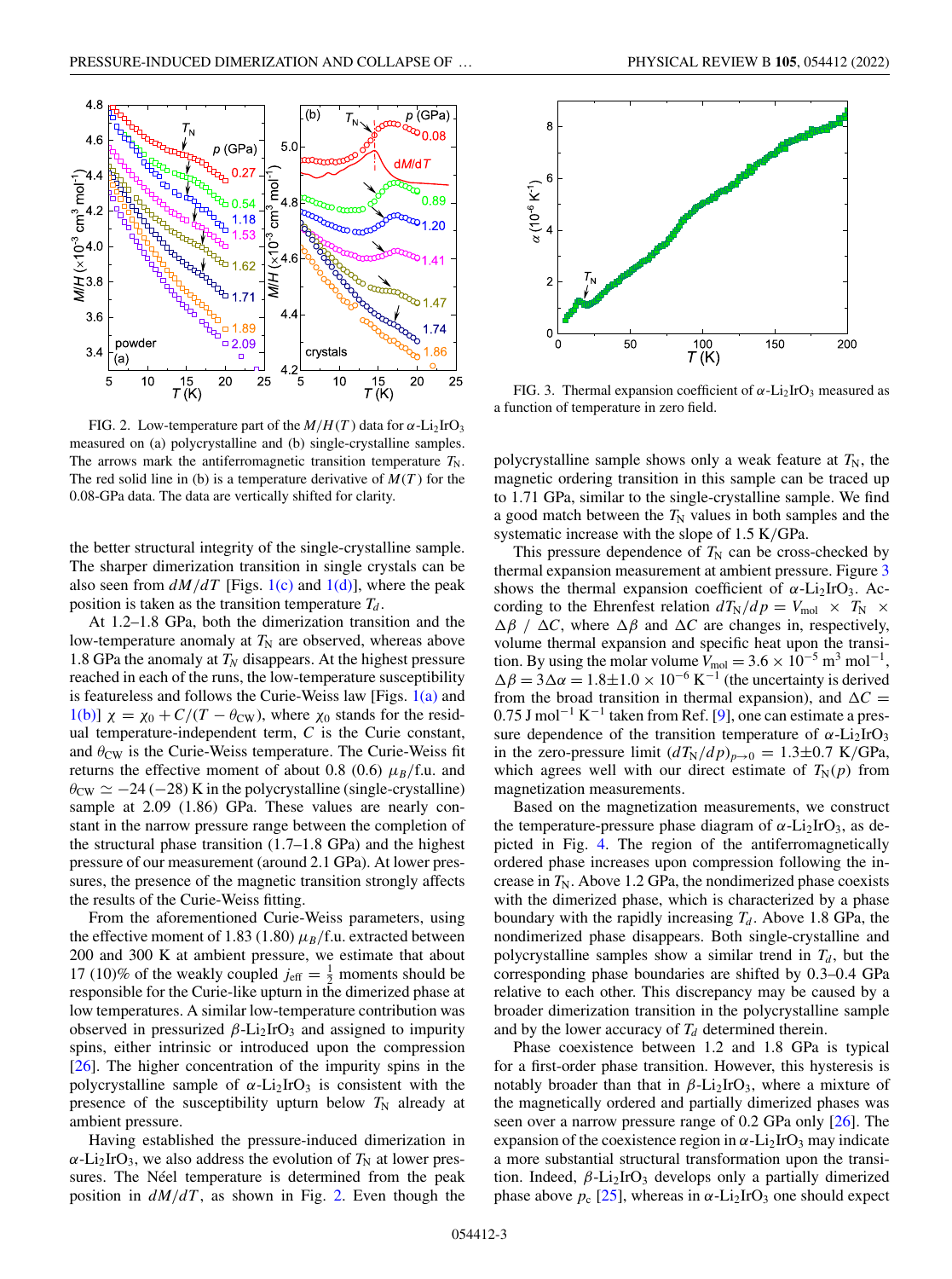<span id="page-3-0"></span>

FIG. 4. Temperature-pressure phase diagram of  $\alpha$ -Li<sub>2</sub>IrO<sub>3</sub> derived from the magnetic susceptibility data.  $T_N$  stands for the antiferromagnetic transition temperature, and  $T<sub>d</sub>$  marks the dimerization transition temperature. The black dashed line marks the *ab initio* estimate of  $T<sub>d</sub>$  as a function of pressure. The inset shows the pressure evolution of  $T_N$ .

a complete dimerization, as further confirmed by our *ab initio* results below.

#### **IV.** *AB INITIO* **MODELING**

### **A. Thermodynamic stability**

In the following, we compare total energies of the magnetic nondimerized (monoclinic, *C*2/*m*) and nonmagnetic dimerized (triclinic,  $P\bar{1}$ ) phases of  $\alpha$ -Li<sub>2</sub>IrO<sub>3</sub> [\[19\]](#page-6-0). Figure 5(a) shows total energies calculated for fixed unit-cell volumes upon a full relaxation of the lattice parameters and atomic positions. The global energy minimum is that of the nondimerized phase, but a transformation toward the dimerized phase is expected upon compression. To assess the transition pressure, we fit energy-vs-volume curves with the Murnaghan



FIG. 5. Energetics of the nondimerized (*C*2/*m*) and dimerized ( $P\bar{1}$ ) phases of  $\alpha$ -Li<sub>2</sub>IrO<sub>3</sub>: (a) volume dependence of energy (symbols) and its fit with Eq. (1) (dashed lines) and (b) pressure dependence of enthalpy. The arrows indicate the transition between the two phases. The nondimerized phase is chosen as reference.

TABLE I. Equation-of-state parameters for the nondimerized  $(C2/m)$  and dimerized  $(P\bar{1})$  phases of  $\alpha$ -Li<sub>2</sub>IrO<sub>3</sub>, see text and Eq. (1). The energies  $E_0$  are given relative to the energy minimum of the *C*2/*m* phase.

| Space group | $E_0$ (meV/f.u.) | $V_0$ ( $\AA^3$ /f.u.) | $B_0$ (GPa) | $B'_{0}$ |
|-------------|------------------|------------------------|-------------|----------|
| C2/m        |                  | 55.48(2)               | 103(1)      | 4.5(3)   |
| $P\bar{1}$  | 7(1)             | 54.19(2)               | 112(1)      | 6.1(2)   |

equation of state,

$$
E(V) = E_0 + B_0 V_0 \left[ \frac{1}{B'_0 (B'_0 - 1)} \left( \frac{V}{V_0} \right)^{1 - B'_0} + \frac{1}{B'_0} \frac{V}{V_0} - \frac{1}{B'_0 - 1} \right].
$$
 (1)

where  $E_0$  stands for the energy minimum for a given polymorph,  $V_0$  is its equilibrium volume,  $B_0$  is the bulk modulus, and  $B'_0$  is the pressure derivative of  $B_0$ . The fitted parameters listed in Table I reveal the anticipated compression and lattice hardening upon dimerization.

Equation-of-state parameters for the nondimerized phase show an excellent agreement with the experimental values determined from room-temperature x-ray diffraction,  $B_0^{\text{exp}}$ 106(5) GPa and  $V_0^{\text{exp}} = 55.03(3)$  Å<sup>3</sup> [\[19\]](#page-6-0). The parameters for the dimerized phase show a slightly less favorable agreement,  $B_0^{\text{exp}} = 125(3)$  GPa and  $V_0^{\text{exp}} = 53.6(2)$  Å<sup>3</sup> [\[19\]](#page-6-0), probably because this phase could only be accessed above 4 GPa in the experiment, and its equilibrium volume could not be measured directly. Nevertheless, the trend of the lattice hardening is quite robust and well reproduced by our calculations. Moreover, we get the same dimerization pattern (all the *X* or all the *Y* bonds dimerized) and the shortest Ir–Ir distance of 2.63 Å at 4 GPa, in reasonable agreement with the experimental value of 2.68(2) Å [\[19\]](#page-6-0).

Pressure-dependent enthalpy calculated from the parameters given in Table I reveals the dimerization transition at  $p_c \simeq 0.9$  GPa [Fig. 5(b)]. This value of  $p_c|_{T=0}$  corresponds to zero temperature, as no thermal effects have been taken into account. Such a critical pressure is much lower than 3.8 GPa expected from the previous room-temperature measurements [\[14,19,22\]](#page-6-0), yet it nearly coincides with the low-temperature value of  $p_c$  inferred from our magnetization data (Fig. 4). It is worth mentioning that DFT calculations for  $\beta$ -Li<sub>2</sub>IrO<sub>3</sub> predicted a transformation from the nondimerized phase to the fully dimerized phase at around 2.2 GPa, and this critical pressure is clearly higher than 1.4 GPa determined experimentally for the same compound at low temperature [\[26\]](#page-7-0). Such a discrepancy indicates that an intermediate partially dimerized phase should appear in  $\beta$ -Li<sub>2</sub>IrO<sub>3</sub>, and indeed this phase becomes stable around 1.4 GPa before giving way to the fully dimerized phase at higher pressures. On the other hand, in  $\alpha$ -Li<sub>2</sub>IrO<sub>3</sub> the fully dimerized and nondimerized phases are much closer in energy, and no intermediate phase occurs.

Our experimental data further suggest the strong temperature dependence of  $p_c$  (Fig. 4). We assess it by calculating thermodynamic functions for both phases of  $\alpha$ -Li<sub>2</sub>IrO<sub>3</sub> in a harmonic approximation and adding both phonon energy and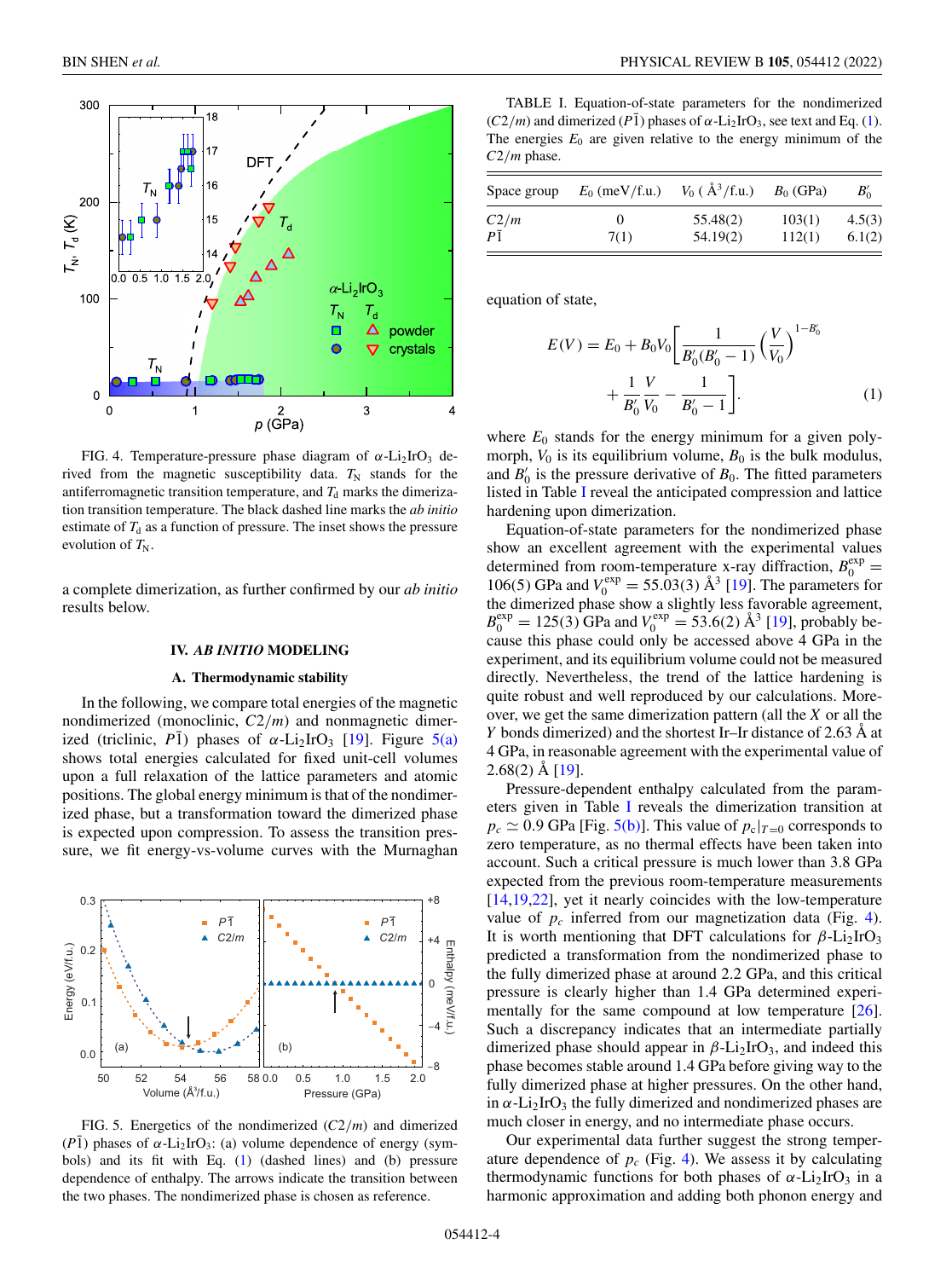

FIG. 6. (a) Phonon free energy  $\Delta G_{\text{phon}} = G_{\text{phon}}^{P\bar{1}} - G_{\text{phon}}^{C2/m}$ . Positive values of  $\Delta G_{\text{phon}}$  indicate that at elevated temperatures phonon contribution to the free energy stabilizes the nondimerized phase. (b, c) Total and atomic-resolved phonon density of states for the (b) nondimerized and (c) dimerized phases.

phonon entropy to the enthalpy difference shown in Fig. [5\(b\).](#page-3-0) Phonons were calculated for the 1-GPa crystal structures where enthalpies of both phases are nearly equal.

Figure  $6(a)$  shows that phonon free energy of the dimerized phase is systematically higher compared to the nondimerized phase. Their difference  $\Delta G_{\text{phon}}(T) = G_{\text{phon}}^{P\bar{1}} - G_{\text{phon}}^{C2/m}$ increases with temperature, suggesting that difference in phonon entropy plays the main role. Even if the dimerized phase becomes stable at zero temperature above  $p_c|_{T=0}$  = 0.9 GPa, at higher temperatures  $\Delta G_{\text{phon}}(T) > 0$  renders the nondimerized phase more stable. This corresponds to the increase in  $T_d$  with pressure and, consequently, to the upward shift in  $p_c$  upon heating.

From the  $\Delta G_{\text{phon}}(T)$  values and the zero-temperature enthalpies at different pressures, we determine the temperature dependence of  $p_c$ , which shows a remarkably good agreement with the experimental results for the single-crystalline sample (Fig. [4\)](#page-3-0). At higher temperatures, the DFT prediction deviates from the experiment. Our calculation predicts the room-temperature dimerization at 2.6 GPa, at odds with the critical pressure of 3.8 GPa observed experimentally by x-ray diffraction [\[19\]](#page-6-0). This discrepancy may be caused by anharmonic effects that become more important at higher temperatures and also by the pressure dependence of the phonon energies neglected in our model. Nevertheless, even with this simple model we are able to pinpoint the origin of  $G_{\text{phon}}$  and of the temperature-dependent *pc*.

The difference in the phonon entropies should be traced back to the upward shift in the phonon energies upon dimerization [Figs.  $6(b)$  and  $6(c)$ ]. For the low-energy modes dominated by Ir, this shift is explained by the formation of the Ir–Ir bonds in the dimerized state. An equally strong shift seen for the Li- and O-related modes is caused by the overall deformation of the structure. For example, at 1 GPa the Ir–O distances are in the range of 2.02–2.03 Å in the nondimerized phase and 2.00–2.05 Å in the dimerized phase. Likewise, the spread of the Li–O distances increases from 2.07–2.15 Å to 2.03–2.24 Å, respectively. The shorter Ir–O and Li–O distances become possible in the dimerized phase and cause the hardening of the phonons. This effect correlates with the lattice hardening, as revealed by the increased bulk



FIG. 7. Electronic density of states calculated on the DFT+SO level for the fully optimized crystal structures of the (a) nondimerized phase at 0 GPa and (b) dimerized phase at 4 GPa. The Fermi level is at zero energy. Note that the nondimerized phase is metallic in DFT+SO and thus requires Hubbard*U* as well as magnetism in order to open the band gap, whereas the dimerized phase is insulating already in DFT+SO owing to the formation of quasimolecular orbitals on the Ir–Ir dimers.

modulus  $(B_0)$  and its pressure derivative  $(B'_0)$  in the dimerized phase (Table  $I$ ).

## **B. Electronic structure**

According to Refs. [\[20,23](#page-6-0)[,39,40\]](#page-7-0), the dimerization leads to a major change in the electronic structure of Kitaev materials. Indeed, band structures of  $\alpha$ -Li<sub>2</sub>IrO<sub>3</sub> calculated on the DFT+SO level using fully optimized crystal structures of the nondimerized phase at 0 GPa and the dimerized phase at 4 GPa reveal a major reconstruction of the Ir  $t_{2g}$  states in the vicinity of the Fermi level (Fig. 7). In the absence of *U*, the nondimerized phase shows a metallic energy spectrum with a relatively narrow  $j_{\text{eff}} = \frac{1}{2}$  band that can be split by a moderate *U* to induce the insulating state observed experimentally. On the other hand, the dimerized phase is insulating even on the DFT+SO level, because the Ir  $t_{2g}$  states transform into several narrow bands that manifest the formation of quasimolecular orbitals of the Ir–Ir dimers.

#### **C. Magnetism**

We now discuss why  $T_N$  of the nondimerized phase increases with pressure. To this end we analyze pressureinduced changes in the atomic positions and exchange interactions using the crystal structures obtained by a full relaxation at 0 and 0.8 GPa. Different microscopic models were proposed to explain magnetism of  $\alpha$ -Li<sub>2</sub>IrO<sub>3</sub> and its unusual magnetic structure [\[35,36,41–43\]](#page-7-0). While there is no consensus on the relevant interaction terms and the role of interactions beyond nearest neighbors, one expects that nearest-neighbor couplings mediated by the Ir–O–Ir bridges show a much stronger pressure dependence than any of the long-range couplings [\[44\]](#page-7-0). Therefore the pressure dependence of  $T_N$  should be mainly caused by pressure-induced changes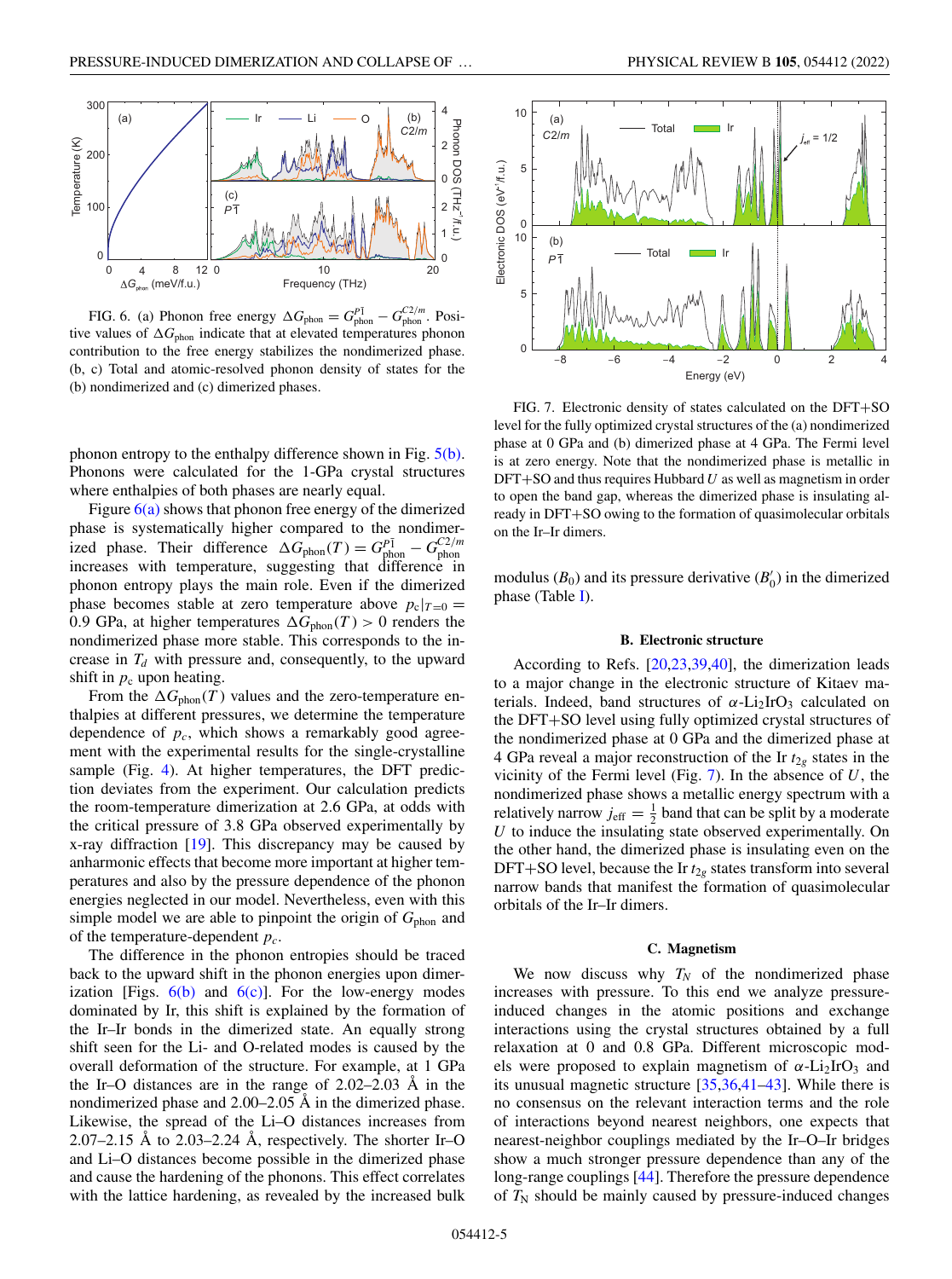| P                                  | $d_{XY}$       | $\varphi_{XY}$ | $J_{XY}$                    | $\mathbf{A}_{XY}$           | $1_{XY}$       | a <sub>z</sub> | $\varphi_Z$    | Jz                         | $\mathbf{A}$               | $\Gamma_Z$            |
|------------------------------------|----------------|----------------|-----------------------------|-----------------------------|----------------|----------------|----------------|----------------------------|----------------------------|-----------------------|
| $0.0$ GPa<br>0.8 GPa<br>difference | 2.988<br>2.980 | 94.89<br>94.67 | $-3.3$<br>$-3.7$<br>$+12\%$ | $-14.4$<br>$-13.6$<br>$-6%$ | 11.8<br>$+5\%$ | 2.968<br>2.958 | 93.57<br>93.28 | $-5.3$<br>$-5.8$<br>$+9\%$ | $-7.9$<br>$-6.5$<br>$-18%$ | 14.2<br>15.0<br>$+6%$ |

TABLE II. Pressure-induced changes in the  $X/Y$ -, *Z*-bond distances *d* (in Å), Ir–O–Ir bridging angles  $\varphi$  (in degrees), and exchange parameters  $J, K, \Gamma$  (in meV).

in the parameters of the nearest-neighbor spin Hamiltonian,

$$
\mathcal{H} = \sum_{\langle ij \rangle} J_{ij} \mathbf{S}_i \mathbf{S}_j + \sum_{\langle ij \rangle} K_{ij} S_i^{\gamma} S_j^{\gamma} + \sum_{\langle ij \rangle} \Gamma_{ij} (S_i^{\alpha} S_j^{\beta} + S_i^{\beta} S_j^{\alpha}),
$$

where  $J_{ij}$ ,  $K_{ij}$ , and  $\Gamma_{ij}$  stand, respectively, for the Heisenberg exchange, Kitaev exchange, and off-diagonal anisotropy, and  $\alpha \neq \beta \neq \gamma$ .

We utilize superexchange theory developed in Ref. [\[45\]](#page-7-0) and take advantage of its extension reported in Ref. [\[36\]](#page-7-0) in order to calculate the parameters  $J$ ,  $K$ , and  $\Gamma$  for the two nonequivalent nearest-neighbor bonds that correspond to the *X*/*Y*, and *Z* bonds of the Kitaev model, respectively. A significant difference between these bonds is in agreement with the recent measurement of the magnetic diffuse scattering [\[46\]](#page-7-0) that also indicated a departure of spin-spin correlations from the threefold symmetry and the sizable in-plane bond anisotropy in  $\alpha$ -Li<sub>2</sub>IrO<sub>3</sub>. We note in passing that the 0-GPa values in Table II are slightly different from those reported in Ref. [\[36\]](#page-7-0) because we did not include crystal-field terms and interactions due to multiple hoppings and, further, used the crystal structure relaxed at a constant pressure.

Table  $\overline{II}$  compares the Ir–O–Ir bridging angles as well as the  $J, K, \Gamma$  parameters. Lattice compression shortens the Ir–Ir distances and reduces the Ir–O–Ir angles. Whereas *J* and increase in magnitude, the *K* values decrease. These trends are well in line with theoretical expectations of the  $|K| \ll \Gamma$ regime as the bridging angle approaches 90◦ [\[36\]](#page-7-0).

Considering that there are three *J* terms and three  $\Gamma$  terms per bond vs one *K* term per bond, we estimate, on average, the 17.5% increase in the coupling energy on the *X* and *Y* bonds and the 7.5% increase in the coupling energy on the *Z* bonds. These changes are compatible with the  $8\%$  increase in  $T_N$  in the same pressure range. Therefore we conclude that the increasing  $T_N$  can be a result of the decreasing Ir–O–Ir bridging angles, which enhance the more abundant  $J$  and  $\Gamma$  interaction terms and reduce the less abundant *K* terms in  $\alpha$ -Li<sub>2</sub>IrO<sub>3</sub>.

### **V. DISCUSSION AND SUMMARY**

Our study elucidates two major aspects of the pressure evolution of honeycomb iridates. Their magnetic phase shows a systematic increase in  $T_N$  upon compression, with  $dT_N/dP$  of 0.7 K/GPa (β-Li<sub>2</sub>IrO<sub>3</sub> [\[27\]](#page-7-0)), 1.5 K/GPa (α-Li<sub>2</sub>IrO<sub>3</sub>, present study), and 1.7 K/GPa (Na<sub>2</sub>IrO<sub>3</sub> [\[47\]](#page-7-0)). Microscopically, this increasing  $T_N$  can be ascribed to the reduction in the Ir–O–Ir angles upon the shortening of the Ir–Ir bonds and the overall lattice contraction. Indeed, as the Ir–O–Ir angles decrease toward 90◦, one expects the increase in the absolute values of *J* and  $\Gamma$  [\[36\]](#page-7-0). Even if |*K*| concomitantly decreases, the overall coupling energy increases and boosts  $T_N$ . Additionally,

the reduction in  $|K|$  implies that hydrostatic pressure tunes honeycomb iridates away from the Kitaev limit [\[5\]](#page-6-0).

At higher pressures, dimerization instability comes into play and drives a structural phase transition toward a nonmagnetic phase with the Ir–Ir dimers. An interesting and initially unexpected feature of this transition is the strong temperature dependence of  $p_c$  in both  $\alpha$  and  $\beta$  polymorphs of Li<sub>2</sub>IrO<sub>3</sub>. While the dimerization is observed around 4 GPa at room temperature, it starts already at 1.0–1.5 GPa when temperature is decreased. We explain this effect by a phonon contribution to the free energy. The phonons of the dimerized phase are harder, thus leading to a lower phonon entropy and a higher phonon free energy compared to the nondimerized phase. This difference causes the systematic upward shift of  $p_c$  upon heating. The same reasoning should apply to  $\alpha$ -RuCl<sub>3</sub>, where  $p_c$ also shows a strong temperature dependence [\[38,48\]](#page-7-0). Moreover, a similar phenomenology may be expected in  $Na<sub>2</sub>IrO<sub>3</sub>$ , albeit at much higher pressures, because a larger unit-cell volume should shift the dimerization transition to pressures on the order of 50 GPa [\[49\]](#page-7-0).

A comparison between the single-crystalline and polycrystalline samples of  $\alpha$ -Li<sub>2</sub>IrO<sub>3</sub> reveals that neither pressure evolution of  $T_N$  nor the onset of the dimerized phase are affected by the stacking faults, although an increased concentration of these structural defects broadens all transition anomalies and renders them less discernible than in high-quality single crystals. Therefore pressure-induced dimerization should be expected even in honeycomb iridates like Ag<sub>3</sub>LiIr<sub>2</sub>O<sub>6</sub> and H<sub>3</sub>LiIr<sub>2</sub>O<sub>6</sub> that are strongly affected by structural randomness. Indeed, recent pressure work on  $Cu<sub>2</sub>IrO<sub>3</sub>$  revealed the formation of Ir–Ir dimers despite abundant stacking faults in that compound [\[50\]](#page-7-0).

In summary, we have shown that hydrostatic pressure drives  $\alpha$ -Li<sub>2</sub>IrO<sub>3</sub> away from the Kitaev limit and at low temperatures causes a structural dimerization already at 1.2 GPa. No pressure-induced spin-liquid state occurs in this compound, similar to  $β$ -Li<sub>2</sub>IrO<sub>3</sub>. The dimerization transition is first order in nature and evolves in the same way as in several other Kitaev candidates. This generic behavior is explained microscopically by the phonon hardening in the dimerized phase. An interesting question for future studies would be the fate of  $\gamma$ -Li<sub>2</sub>IrO<sub>3</sub> upon compression. The suppression of magnetic Bragg peaks above 1.4 GPa without any change in the lattice symmetry [\[51\]](#page-7-0) would on one hand manifest a difference from the  $\alpha$  and  $\beta$  polymorphs, where dimerization is accompanied by a symmetry lowering. On the other hand, the critical pressure of 1.4 GPa is conspicuously close to the zero-temperature critical pressures of the other two polymorphs, whereas structural dimerization in honeycomb iridates does not require a symmetry lowering [\[25\]](#page-6-0). Magnetization measurements on  $\gamma$ -Li<sub>2</sub>IrO<sub>3</sub> under pressure could shed further light on this issue.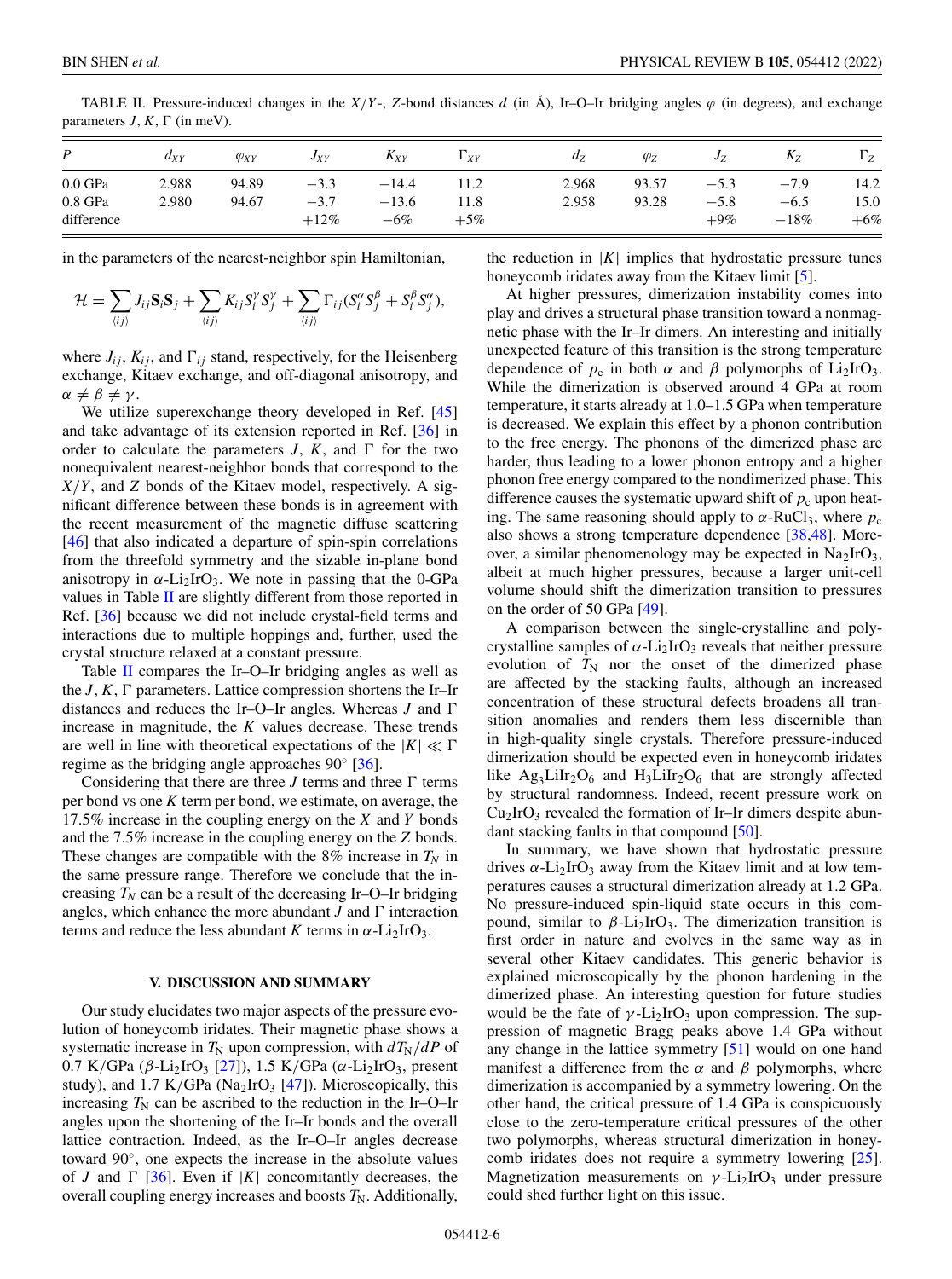# **ACKNOWLEDGMENTS**

<span id="page-6-0"></span>This work was funded by the German Research Foundation (DFG) via Project No. 107745057 (TRR80) and via the Sino-

- [1] [A. Kitaev, Anyons in an exactly solved model and beyond,](https://doi.org/10.1016/j.aop.2005.10.005) Ann. Phys. **321**, 2 (2006).
- [2] G. Jackeli and G. Khaliullin, Mott Insulators in the Strong Spin-Orbit Coupling Limit: From Heisenberg to a Quantum Compass and Kitaev Models, Phys. Rev. Lett. **102**[, 017205 \(2009\).](https://doi.org/10.1103/PhysRevLett.102.017205)
- [3] H. Takagi, T. Takayama, G. Jackeli, G. Khaliullin, and S. E. Nagler, Concept and realization of Kitaev quantum spin liquids, [Nat. Rev. Phys.](https://doi.org/10.1038/s42254-019-0038-2) **1**, 264 (2019).
- [4] Y. Singh and P. Gegenwart, Antiferromagnetic Mott insulating state in single crystals of the honeycomb lattice material Na2IrO3, Phys. Rev. B **82**[, 064412 \(2010\).](https://doi.org/10.1103/PhysRevB.82.064412)
- [5] A. A. Tsirlin and P. Gegenwart, Kitaev magnetism through the prism of lithium iridate, [Phys. Status Solidi B, 2100146 \(2021\).](https://doi.org/10.1002/pssb.202100146)
- [6] A. Loidl, P. Lunkenheimer, and V. Tsurkan, On the proximate Kitaev quantum-spin liquid  $\alpha$ –RuCl<sub>3</sub>: Thermodynamics, excitations and continua, [J. Phys.: Condens. Matter](https://doi.org/10.1088/1361-648X/ac1bcf) **33**, 443004 (2021).
- [7] S. M. Winter, A. A. Tsirlin, M. Daghofer, J. van den Brink, Y. Singh, P. Gegenwart, and R. Valentí, Models and materials for [generalized Kitaev magnetism,](https://doi.org/10.1088/1361-648X/aa8cf5) J. Phys.: Condens. Matter **29**, 493002 (2017).
- [8] Y. Singh, S. Manni, J. Reuther, T. Berlijn, R. Thomale, W. Ku, S. Trebst, and P. Gegenwart, Relevance of the Heisenberg-[Kitaev Model for the Honeycomb Lattice Iridates](https://doi.org/10.1103/PhysRevLett.108.127203)  $A_2$ IrO<sub>3</sub>, Phys. Rev. Lett. **108**, 127203 (2012).
- [9] F. Freund, S. C. Williams, R. D. Johnson, R. Coldea, P. Gegenwart, and A. Jesche, Single crystal growth from separated educts and its application to lithium transition-metal oxides, Sci. Rep. **6**[, 35362 \(2016\).](https://doi.org/10.1038/srep35362)
- [10] K. Mehlawat, A. Thamizhavel, and Y. Singh, Heat capacity evidence for proximity to the Kitaev quantum spin liquid in  $A_2$ IrO<sub>3</sub> (*A* = Na, Li), Phys. Rev. B 95[, 144406 \(2017\).](https://doi.org/10.1103/PhysRevB.95.144406)
- [11] S. C. Williams, R. D. Johnson, F. Freund, S. Choi, A. Jesche, I. Kimchi, S. Manni, A. Bombardi, P. Manuel, P. Gegenwart, and R. Coldea, Incommensurate counterrotating magnetic order stabilized by Kitaev interactions in the layered honeycomb α−Li2IrO3, Phys. Rev. B **93**[, 195158 \(2016\).](https://doi.org/10.1103/PhysRevB.93.195158)
- [12] S. Choi, S. Manni, J. Singleton, C. V. Topping, T. Lancaster, S. J. Blundell, D. T. Adroja, V. Zapf, P. Gegenwart, and R. Coldea, Spin dynamics and field-induced magnetic phase tran[sition in the honeycomb Kitaev magnet](https://doi.org/10.1103/PhysRevB.99.054426)  $\alpha - \text{Li}_2\text{IrO}_3$ , Phys. Rev. B **99**, 054426 (2019).
- [13] A. Revelli, M. Moretti Sala, G. Monaco, C. Hickey, P. Becker, F. Freund, A. Jesche, P. Gegenwart, T. Eschmann, F. L. Buessen, S. Trebst, P. H. M. van Loosdrecht, J. van den Brink, and M. Grüninger, Fingerprints of Kitaev physics in the magnetic exci[tations of honeycomb iridates,](https://doi.org/10.1103/PhysRevResearch.2.043094) Phys. Rev. Research **2**, 043094 (2020).
- [14] G. Li, L.-L. Huang, X. Chen, C. Liu, S. Pei, X. Wang, S. Wang, Y. Zhao, D. Yu, L. Wang, F. Ye, J.-W. Mei, and M. Huang, Probing the continuum scattering and magnetic collapse in single-crystalline  $\alpha$ -Li<sub>2</sub>IrO<sub>3</sub> [by Raman spectroscopy,](https://doi.org/10.1103/PhysRevB.101.174436) Phys. Rev. B **101**, 174436 (2020).

German Cooperation Group on Emergent Correlated Matter. D.P. acknowledges financial support by the Russian Science Foundation, Grant No. 21-72-10136.

- [15] F. Bahrami, W. Lafargue-Dit-Hauret, O. I. Lebedev, R. Movshovich, H.-Y. Yang, D. Broido, X. Rocquefelte, and F. Tafti, Thermodynamic Evidence of Proximity to a Kitaev Spin Liquid in Ag<sub>3</sub>LiIr<sub>2</sub>O<sub>6</sub>, Phys. Rev. Lett. **123**[, 237203 \(2019\).](https://doi.org/10.1103/PhysRevLett.123.237203)
- [16] K. Kitagawa, T. Takayama, Y. Matsumoto, A. Kato, R. Takano, Y. Kishimoto, S. Bette, R. Dinnebier, G. Jackeli, and H. Takagi, A spinorbital-entangled quantum liquid on a honeycomb lattice, [Nature \(London\)](https://doi.org/10.1038/nature25482) **554**, 341 (2018).
- [17] K. Geirhos, P. Lunkenheimer, M. Blankenhorn, R. Claus, Y. Matsumoto, K. Kitagawa, T. Takayama, H. Takagi, I. Kézsmárki, and A. Loidl, Quantum paraelectricity in the Kitaev quantum spin liquid candidates  $H_3LiIr_2O_6$  and  $D_3LiIr_2O_6$ , *Phys.* Rev. B **101**, 184410 (2020).
- [18] F. Bahrami, E. M. Kenney, C. Wang, A. Berlie, O. I. Lebedev, M. J. Graf, and F. Tafti, Effect of structural disorder on [the Kitaev magnet Ag3LiIr2O6,](https://doi.org/10.1103/PhysRevB.103.094427) Phys. Rev. B **103**, 094427 (2021).
- [19] V. Hermann, M. Altmeyer, J. Ebad-Allah, F. Freund, A. Jesche, A. A. Tsirlin, M. Hanfland, P. Gegenwart, I. I. Mazin, D. I. Khomskii, R. Valentí, and C. A. Kuntscher, Competition between spin-orbit coupling, magnetism, and dimerization in the [honeycomb iridates:](https://doi.org/10.1103/PhysRevB.97.020104)  $\alpha - Li_2IrO_3$  under pressure, Phys. Rev. B **97**, 020104(R) (2018).
- [20] J. P. Clancy, H. Gretarsson, J. A. Sears, Y. Singh, S. Desgreniers, K. Mehlawat, S. Layek, G.Kh. Rozenberg, Y. Ding, M.H. Upton, D. Casa, N. Chen, J. Im, Y. Lee, R. Yadav, L. Hozoi, D. Efremov, J. van den Brink, and Y.-J. Kim, Pressuredriven collapse of the relativistic electronic ground state in a honeycomb iridate, [npj Quantum Mater.](https://doi.org/10.1038/s41535-018-0109-0) **3**, 35 (2018).
- [21] S. Layek, K. Mehlawat, D. Levy, E. Greenberg, M. P. Pasternak, J.-P. Itié, Y. Singh, and G. Kh. Rozenberg, Electronic and structural properties of the honeycomb iridates  $A_2$ IrO<sub>3</sub> ( $A =$  Na, Li) at elevated pressures, Phys. Rev. B **102**[, 085156 \(2020\).](https://doi.org/10.1103/PhysRevB.102.085156)
- [22] V. Hermann, J. Ebad-Allah, F. Freund, A. Jesche, A. A. Tsirlin, P. Gegenwart, and C. A. Kuntscher, Optical signature of the pressure-induced dimerization in the honeycomb iridate α−Li2IrO3, Phys. Rev. B **99**[, 235116 \(2019\).](https://doi.org/10.1103/PhysRevB.99.235116)
- [23] T. Takayama, A. Krajewska, A. S. Gibbs, A. N. Yaresko, H. Ishii, H. Yamaoka, K. Ishii, N. Hiraoka, N. P. Funnell, C. L. Bull, and H. Takagi, Pressure-induced collapse of the spinorbital Mott state in the hyperhoneycomb iridate  $\beta - \text{Li}_2\text{IrO}_3$ , Phys. Rev. B **99**[, 125127 \(2019\).](https://doi.org/10.1103/PhysRevB.99.125127)
- [24] S. Choi, H.-S. Kim, H.-H. Kim, A. Krajewska, G. Kim, M. Minola, T. Takayama, H. Takagi, K. Haule, D. Vanderbilt, and B. Keimer, Lattice dynamics and structural transition of the hyperhoneycomb iridate  $\beta$ -Li<sub>2</sub>IrO<sub>3</sub> investigated by high-pressure Raman scattering, Phys. Rev. B **101**[, 054102 \(2020\).](https://doi.org/10.1103/PhysRevB.101.054102)
- [25] L. S. I. Veiga, K. Glazyrin, G. Fabbris, C. D. Dashwood, J. G. Vale, H. Park, M. Etter, T. Irifune, S. Pascarelli, D. F. McMorrow, T. Takayama, H. Takagi, and D. Haskel, Pressureinduced structural dimerization in the hyperhoneycomb iridate β−Li2IrO3 [at low temperatures,](https://doi.org/10.1103/PhysRevB.100.064104) Phys. Rev. B **100**, 064104 (2019).